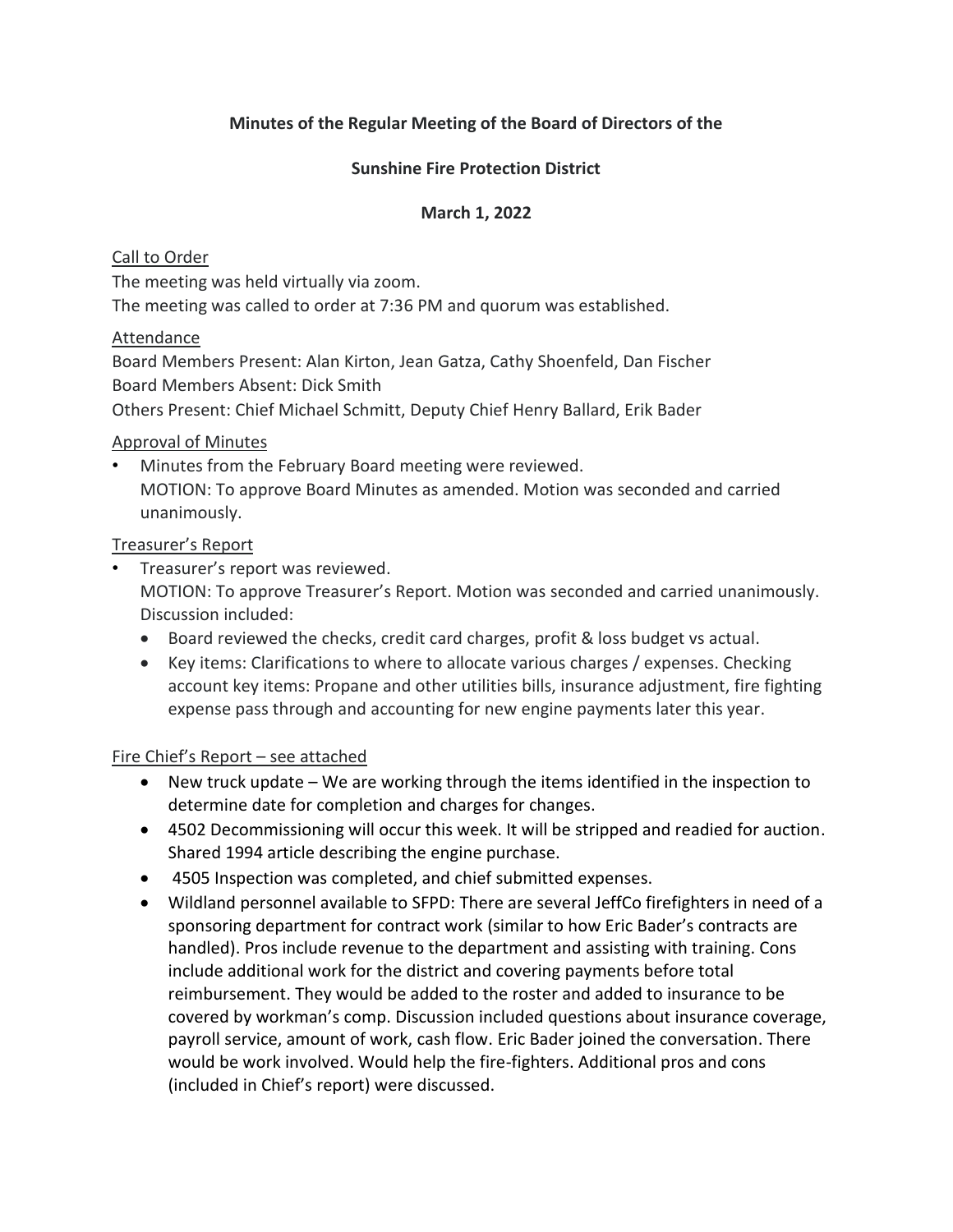Board discussed complexity of process, insurance issues. Eric will follow up with the applicants for more information and will continue the discussion at next month's meeting.

- SFPD may be eligible for contributions from Amazon Smiles for fund-raising. There were questions about eligibility as a special district and not a non-profit. C. Shoenfeld will follow up.
- May 7 event for truck introduction on wildfire preparedness day. Discussion at CWPP meeting for an event included fire extinguisher training, brochures available, program description. We will learn more about the timing of truck delivery and determine if May 7 is the best date.
- Chief raised an issue with the door seals with the unusually cold weather this week. Alan will work with the chief and truck and station groups to work on replacement of the door seals and transfer of knowledge of the generator.

### **Other Business**

• Board discussed the upcoming Election for Board of Directors (see attached resolution). There were 2 applications for 2 positions. Since no other applications were received, the election for those 2 positions will be cancelled and Jean Gatza and John Bauer will fill those positions. These will be 3 year terms. They will begin on the May10 Board meeting

MOTION to pass a resolution to cancel the election to be conducted on May 3, 2022 declaring that there were not more candidates than offices to be filled. Motion was seconded and passed unanimously.

• Board received an update on the Feb. 22, 2022 Community Meeting for Community Wildfire Preparedness plan (CWPP). There were about 20 attendees who reviewed and discussed the future project list (see attached). Many projects are carried over from previous years. Total project cost would be approx. \$70,000.

MOTION to approve the list of projects identified in the Feb. 22, 2022 meeting. Motion was seconded and carried unanimously.

- Board agreed to resume in-person meetings in April.
- J. Gatza described communication with several community members and the chief about pursuing a mural project on the concrete wall at Station 1. Members expressed support for the project. Jean will provide an update at future board meeting.

Adjourned at 9:00 PM

Jean (Gatia

**Attest:** 

Jean Gatza, Secretary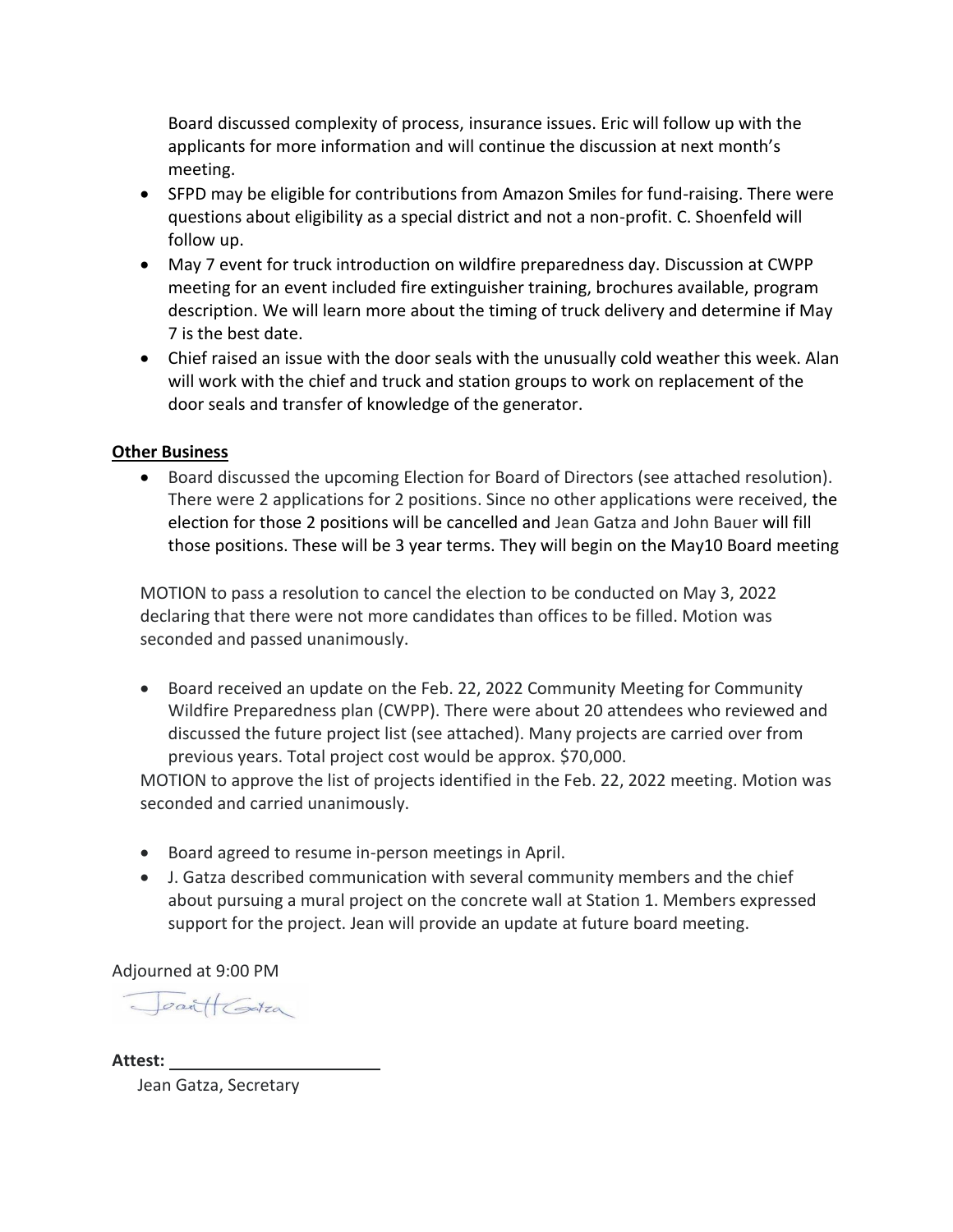# **Board Meeting March 1st, 2022, 7:30 PM**

Meeting virtually, call in details <https://us06web.zoom.us/j/83989285553?pwd=ZFpVSTRaWmxVRzJOSG1mZW9qd2o1UT09> Meeting ID: 839 8928 5553 Passcode: 003339 Or Call In +1 312 626 6799

### **Agenda**

**Review/Approve Minutes**

#### **Review/Approve Treasurer's Report**

#### **Review Chief's Report**

#### **Other Business**

- 1. There were two self-nomination forms delivered Dick Smith (SFPD DEO) which matches the number of seats available to be filled in this election. Thank you Jean Gatza for another term and John Bauer, new board member. The board needs to review and pass the resolution to cancel the Board election. See attached resolution.
- 2. There were a number of items found in the final inspection of the Rosenbauer engine. We're still waiting to see how that will affect the delivery date. The price of the truck will also increase because of change orders. The total price may increase by \$8750 depending on whether Rosenbauer does all the items or we wait until it is delivered and have a different supplier do the work. In any case this is an additional, non-budgeted cost, which will hit in the first half of 2022. The single largest item is an intercom system with 4 headsets which will be ~\$7000. Current expectation is that delivery will be late March or April.
- 3. The CWPP planning meeting was held on Feb.  $22^{nd}$ . There was good turnout from the residents with approximately 20 people attending the meeting. A 2022 CWPP project list has been compiled with the associated cost. The project list has been attached. The board needs to review the list and pass a resolution to approve the projects.
- 4. Should we plan on in person board meetings starting in April?
- 5. Any other business?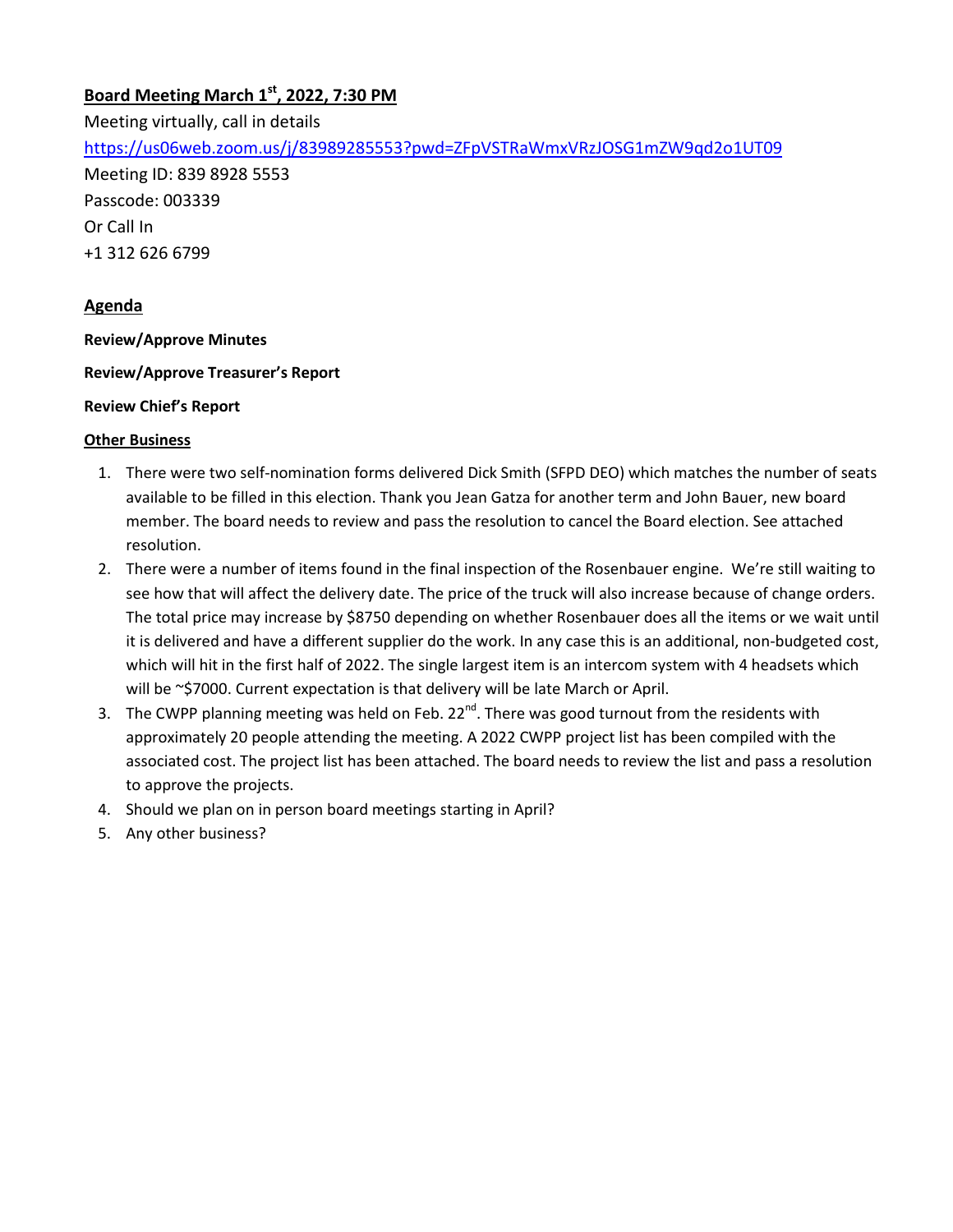#### **CANCELLATION OF ELECTION and DECLARATION DEEMING CANDIDATES ELECTED BOARD OF DIRECTORS RESOLUTION**

§1-13.5-513, 1-11-103(3),C.R.S.

#### **SUNSHINE FIRE PROTECTION DISTRICT,**

#### **BOULDER COUNTY, COLORADO**

WHEREAS, the Board of Directors of the District is authorized to cancel the election by resolution and declare candidates elected at the close of business on the sixty-third before the election to be conducted on \_May 3, 2022\_; and

(Date of Election)

WHEREAS, the Board of Directors has duly certified that there were not more candidates for director than offices to be filled, including candidates filing affidavits of intent to be write-in candidates,

Now, THEREFORE, pursuant to 1-13.5-513 & 1-11-103(3), C.R.S., the Board HEREBY cancels the regular election to be conducted on the 3rd day of May, 2022 by formal resolution and

#### THE BOARD DECLARES THE FOLLOWING CANDIDATES ELECTED FOR THE FOLLOWING TERMS OF OFFICE:

| _Jean Gatza                       |  | 732 County Rd. 83, Boulder, CO 80302  |                         | 3 years       |  |
|-----------------------------------|--|---------------------------------------|-------------------------|---------------|--|
| (Name)                            |  | (Address)                             |                         | (Term Length) |  |
| John Bauer                        |  | 1613 County Rd. 83, Boulder, CO 80302 |                         | 3 years       |  |
| (Name)                            |  | (Address)                             |                         | (Term Length) |  |
| (Name)                            |  | (Address)                             |                         | (Term Length) |  |
| Signed by:                        |  | (Board Chair's signature)             | March 1, 2022<br>(Date) |               |  |
| Contact Person for the District:  |  | Jean Gatza                            |                         |               |  |
| Telephone Number of the District: |  | 303-443-3866                          |                         |               |  |
| Address of the District:          |  | _311 County Rd. 83, Boulder, CO 80302 |                         |               |  |

**PROCEDURAL INSTRUCTIONS:** File this form with the Division of Local Government per §1-11-103(3) together with the Notice of Cancellation (Form SD-11). Alternatively, use form appointing the DEO that directs them to cancel election if possible (SD-4 or SD-5).

Publish and post Notice of Cancellation to inform the electors of the District. Must post at all polling places and in the office of the Designated Election Official and the County Clerk and Recorder.

\*\*Take director oaths once the election date has passed\*\*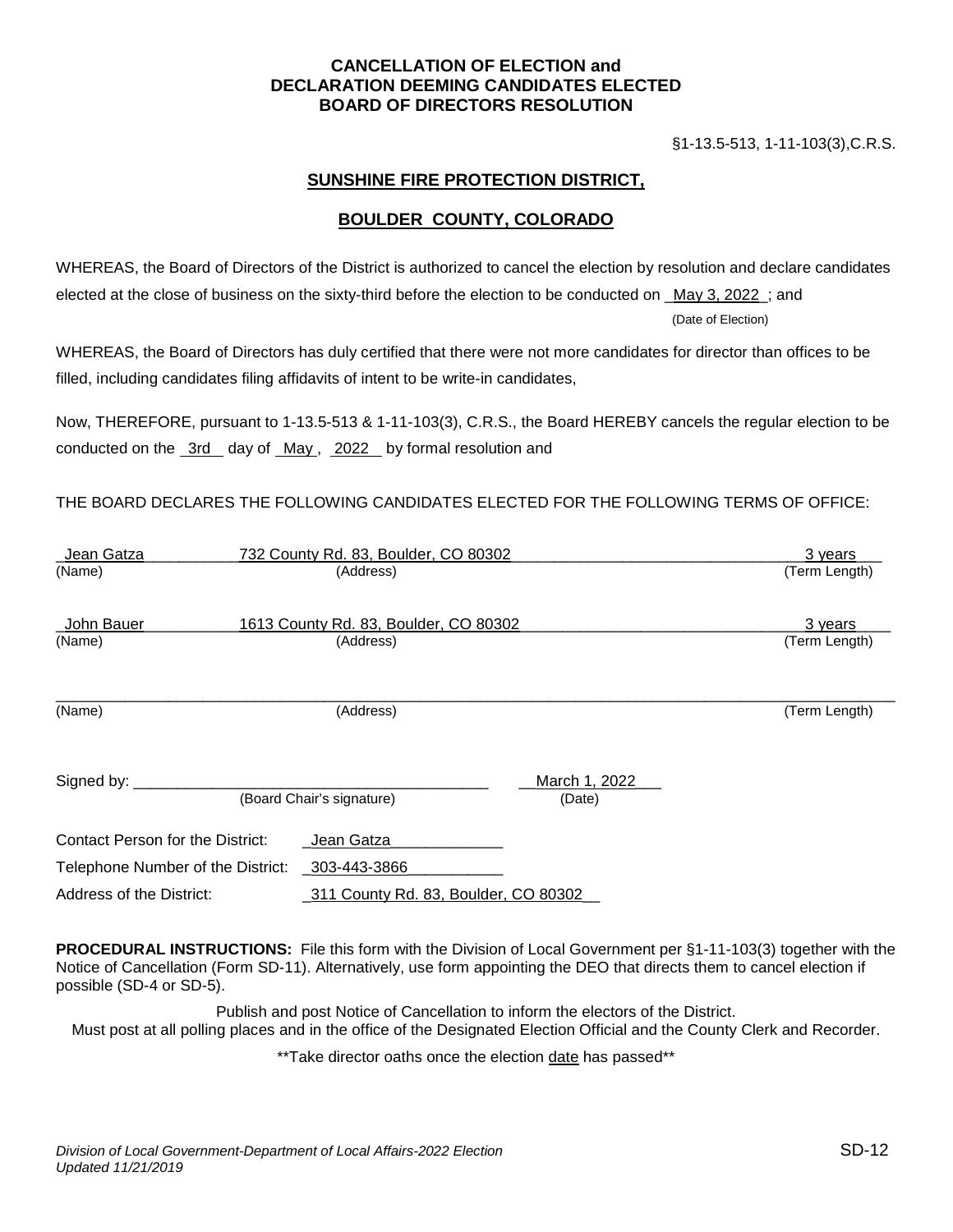#### **Projects for 2022**

#### **1.0 Fuels Mitigation - Community Chipping Events**

The Community Chipping events continue to be a very successful way to encourage residents to maintain their Dspace and fuel breaks. We have held both Spring and Fall chipping events since 2015 with good participation in both events.

**Project Details:** Spring and Fall chipping event with an estimated cost of \$9000/event for a total cost of \$18,000 for the two events.

#### **Est. Cost for 2022 - \$18,000**

#### **2.0 Pressurized (Gravity Fed) Wet Hydrant on County Rd. 83**

This project covers the installation of a pressurized (gravity fed) hydrant on County Rd 83. Location would be ~200' south of the Misty Vale intersection. The hydrant would be fed from the 130,000 gallon cistern located at Station 2. Initial work would entail planning and development of the project scope and cost estimate. Assuming that cost comes in close to expectations then project work would proceed. This project was discussed in Section 8.7 Emergency Water Sources of the 2013 SFPD CWPP document and was submitted by Sunshine FPD in the Boulder County Emergency Planning document. Michael Schmitt suggested that we include the Fire Dept. Water Committee in this project in order to spread the workload. Alan Kirton will work with Michael Johnson who heads up the Water Committee.

#### **Project Details:**

- Engineering work to plan the project
- Discussion with Boulder County Transportation on requirements for building a turnout on County Rd 83
- and placement of fire hydrant
- Get approval from landowner, do site survey, create easement document and get signatures. The land we need the easement on is the part of 280 County Rd 83 which is on the west side of CR 83.
- Put together bid package for the installation of the pipe and hydrant
- Go out for bids and award contract
- Proceed with project

### **Est. Cost for 2022 - \$40,000**

#### **3.0 Fire Cistern for Whispering Pines**

Whispering Pines does not currently have a dedicated water supply for firefighting. The driveway is such that a tanker relay is not practical. The work for 2022 will be to finalize the location for the cistern, get a survey done of the cistern site, get an easement for the cistern and submit a Limited Impact Special Use Review application to BOCO. It should be assumed that the Limited Impact Special Use Review and getting the Building and Grading Permits for the project will take approximately one year. Michael Schmitt suggested that we include the Fire Dept. Water Committee in this project in order to spread the workload. Alan Kirton will work with Michael Johnson who heads up the Water Committee.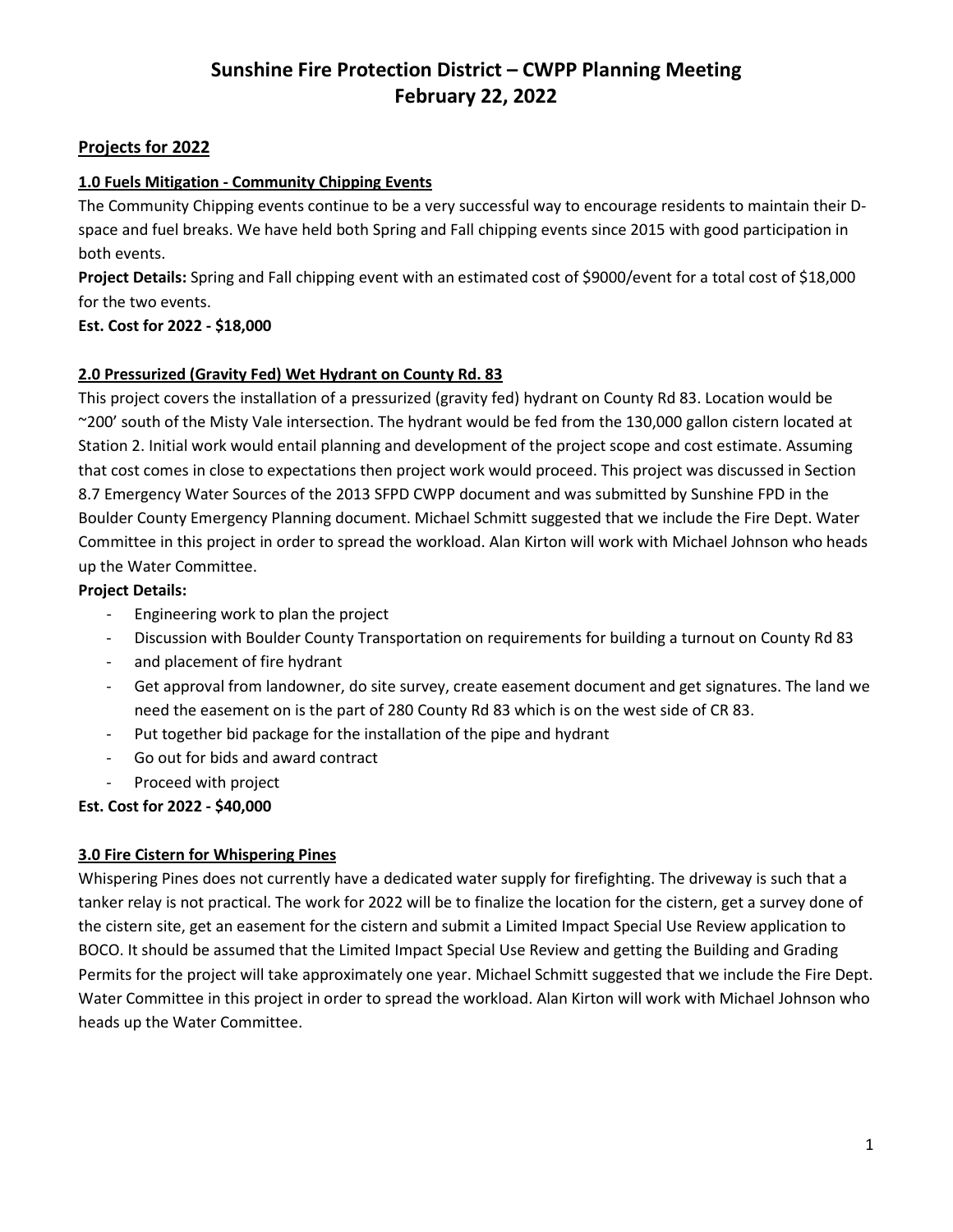#### **Project Details:**

Work items for 2022 include:

- Determine cistern location
- Do work necessary to submit for Limited Impact Special Use Review and the Building and Grading Permits.
- **Est. Cost for 2022 - \$2000 (total project price estimated to be \$70,000 assuming a 20k gallon fiberglass cistern)**

#### **4.0 Wet Hydrant at Station 1**

Finish construction of valve shed at the Station 1 cistern. Shed has been constructed with roofing and siding but still needs to be painted.

**Est. Cost for 2022 - \$100**

#### **5.0 Completion of Cistern at 875 County Rd 83**

Cistern is now operational. The only work to be done is to add a support bracket for the suction pipe. **Est. Cost for 2022 - \$300**

#### **6.0 Sign Maintenance Project**

In 2015 there was a CWPP project to repair damaged street number signs and posts. Through the efforts of a number of volunteers this resulted in a large number of new signs being installed. The sign maintenance project will continue to replace damaged signs or posts.

**Project Details:** All materials required for 2022 have already been purchased.

*Is the above still true?*

**Est. Cost for 2022 - \$300**

### **7.0 Mine Lane Egress Road Maintenance**

This project is part of the ongoing maintenance of the Mine Lane egress road that goes between Sunshine and Boulder Heights. In the past, the costs have typically been shared between Sunshine FPD and Boulder Mountain FPD

**Project Details:** Repair as needed

**Est. Cost for 2021 - \$200**

### **8.0 Hazardous Tree Removal Along District Roads and Powerlines**

There are a number of dead and dying trees located near district roads and/or power lines. These represent a threat for safe egress along the roads and a threat of wildfire should a tree take down a powerline in a windstorm. This project will provide a financial incentive for the property owner to remove the hazardous trees by providing funding for the removal of the tree. The funding amount will be 90% of the cost of removal which is a similar match amount to those property owners that took part in the shaded fuel break along district roads project. Since SFPD is funding the majority of the project the district will hire the contractor to do the work and will be paid a donation equal to 10% of the cost of the project.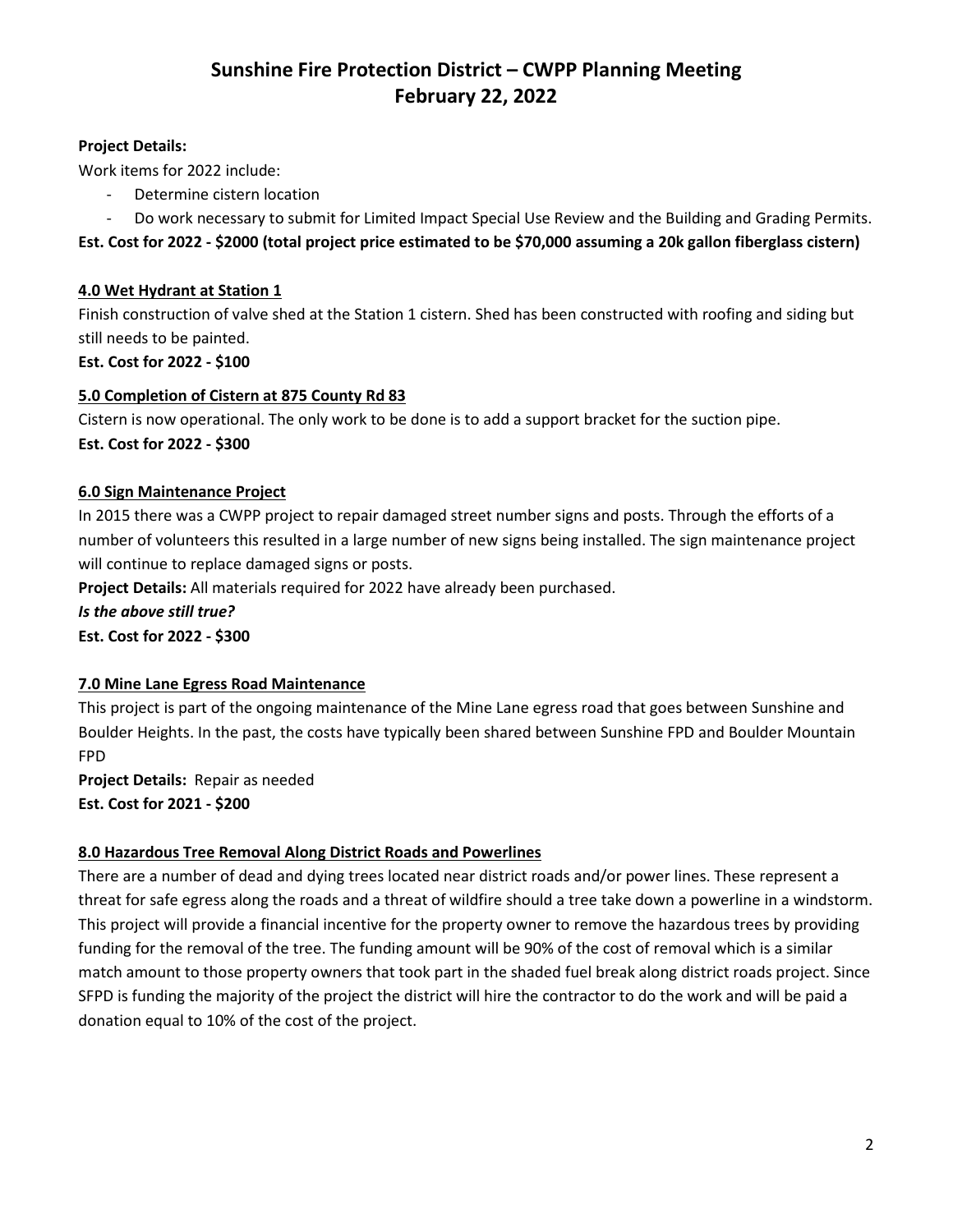#### **Project Details:**

Work for 2022 includes:

- Re-send a notice to the district notifying the residents of this project
- Compile the responses from the residents and work with contractor to verify that the trees do represent a hazard and get estimated cost
- Get License to Enter and Cutting Agreements signed
- At project completion pay contractor and get donation from property owner for homeowner portion of cost

#### **Est. Cost for 2022 - \$1200 (Eric Bader's estimate is 4 trees, \$300/tree)**

#### **9.0 Hazard Tree Removal Along Egress Routes**

Besides state/county roads, there are two other defined egress roads in the district. One is at the top of Sunshine saddle which goes to Mine Lane, Boulder Heights and the Boulder Mountain Fire District. The other is the driveway to the Star House which continues on to Pine Brook Hills and the Boulder Mountain Fire District. Both roads are gated and used for emergency egress only. This project would perform hazard tree removal along these roads to help ensure that there is no blockage on the roads due to wind-blown trees.

#### **Project Details:**

Inspect and remove hazard trees as required.

#### **Est. Cost for 2022 - \$1000**

#### **10.0 Wildfire Partners Matching Funds**

The Four Mile Canyon Fire final report clearly stated that the single determining factor in home survivability in the wildfire was the characteristics of the home ignition zone. This project will provide financial incentives for Sunshine residents to work with Boulder County Wildfire Partners to have a wildfire assessment performed and then to follow up with wildfire mitigation work. The project will provide funding to reimburse the homeowner for 50% of the assessment fee which is currently set at \$100. Wildfire Partners is currently offering to pay 50% of the mitigation cost when the homeowner uses a Wildfire Partner's contractor to perform the mitigation work (verify that this program will be in place in 2022). This project will provide a match of 25% of the mitigation cost so that the homeowner only pays 25% of the mitigation cost. The Wildfire Partners match is currently set at \$2500 maximum and the SFPD match will be set to \$1250 maximum. Thus the maximum amount of reimbursement per homeowner will be set at \$1300.

#### **Project Details:**

Abby Silver will continue leading this. She will look into additional ways to market the program by making sure that residents that sign up for Wildfire Partners know that this program is available to them.

### **Est. Cost for 2022 - \$5000** *(place holder)*

### **11.0 Fire Cistern at 1462 County Rd. 83**

Cistern installation is complete. The only remaining piece of work is to close out the Boulder County Building and Grading permits. This will require revegetation of the site. Final grading included several inches of BioComp material. On Nov.  $6<sup>th</sup>$  we had a work party to rake in seed and to lay down a layer of chips from the Fall Chipping Event. Winter winds have blown the chips away and most likely have blown most of the seed away as well. The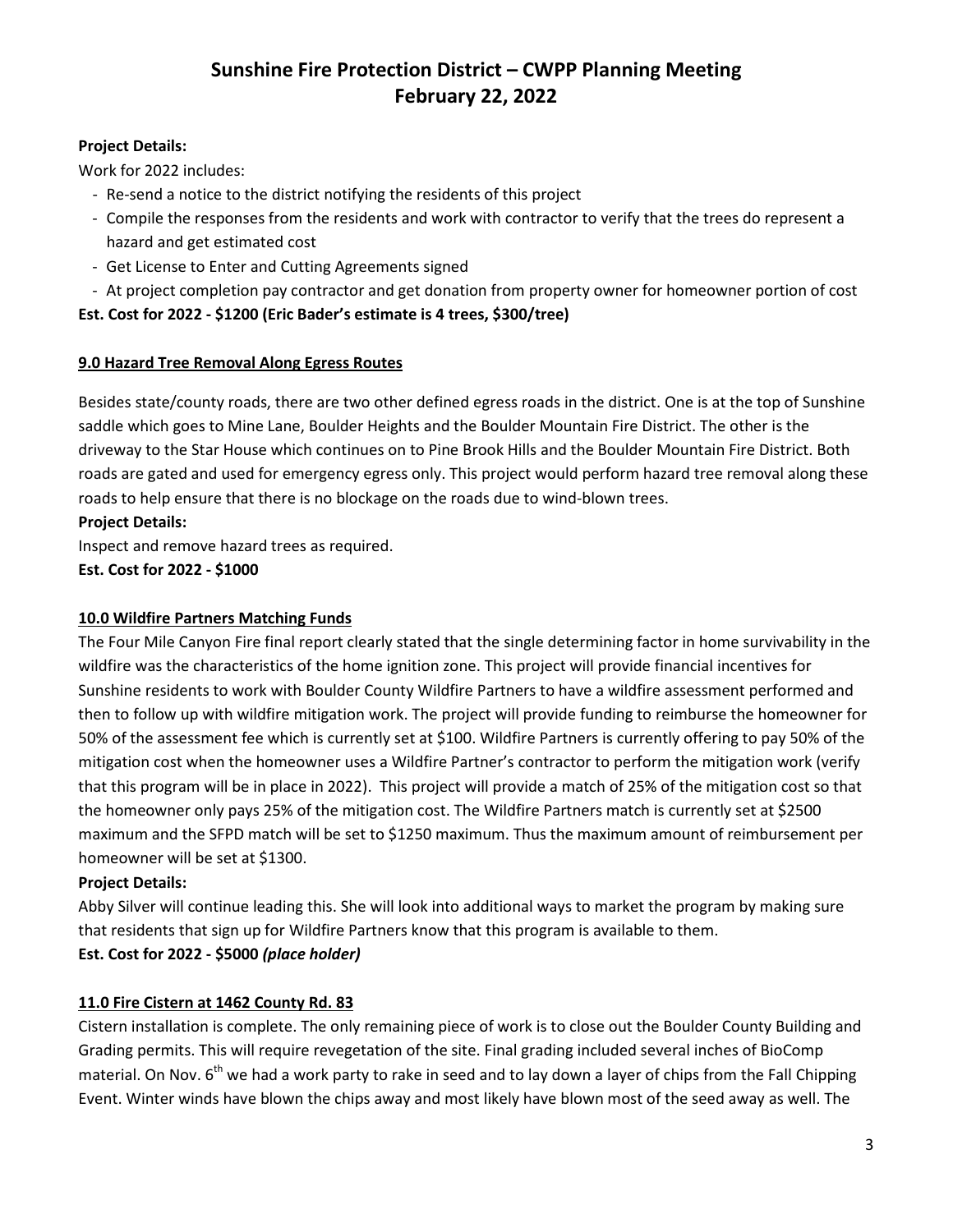reseeding and chip application will need to be repeated in the spring, probably late February or March. Alan Kirton will work with Boulder County to get the installation inspected and permit closed out.

#### **Est. Cost for 2022 - \$100 (place holder in case we need to purchase more grass seed)**

#### **12.0 Fire Cistern at 6500 Sunshine Canyon Dr.**

Sunshine FPD currently has community cisterns installed at:

| Location                             | Capacity (gal) |  |
|--------------------------------------|----------------|--|
| 3300 Sunshine Canyon Dr.             | 10,000         |  |
| 4500 Sunshine Canyon Dr.             | 10,000         |  |
| 5300 Sunshine Canyon Dr.             | 10,000         |  |
| Station 2 - 5880 Sunshine Canyon Dr. | 130,000        |  |
| 7000 Sunshine Canyon Dr.             | 30,000         |  |
| Station 1 - 311 County Rd 83         | 12,000         |  |
| 875 County Rd 83                     | 10,000         |  |
| 1462 County Rd 83                    | 20,000         |  |

A district goal has been to locate firefighting cisterns at approximately 1/2 mile intervals along district roads. This project will look at locating a cistern at approximately 6500 Sunshine Canyon Dr. The exact location will depend on the road sighting distances and property owner permissions for an easement. This is probably a lower priority than the Whispering Pines cistern.

#### **13.0 Egress Route from Sunshine Saddle to Left Hand Canyon via Glendale Gulch**

The egress route from the Sunshine saddle to Left Hand Canyon via Glendale Gulch was included in both the 2008 and 2013 CWPP documents (Section 8.3.A.2). The advantage of this route for Sunshine residents is that it would be primarily downhill vs. the Mine Lane egress route which is steeply uphill.

#### **14.0 Other Egress Routes as Defined in SFPD 2013 CWPP Document**

SFPD's 2013 CWPP document defined a number of different emergency egress routes. Should we investigate the feasibility of improving these routes to make them more accessible?

#### **15.0 Update Sunshine FPD's Community Wildfire Protection Plan**

SFPD's CWPP document was created in 2008 after over a year of work by a dedicated group of volunteers. There was an extensive amount of work done to provide that initial wildfire characterization of the district. The CWPP document was updated and re-released in 2013. Many of the updates dealt with changes that occurred because of the Fourmile Canyon Fire. It has been 8+ years since the last update and the district has seen many changes as homes have been rebuilt and the effects of the fire have been cleaned up. It is probably time to start thinking about and working on an updated document. There was a consensus among the group that we should try to get the CWPP documented updated as soon as we can find resources to work on the project.

#### **16.0 Fuel Break Along Mining Road below County Rd. 83**

This project would create a fuel break along the mining road the runs below County Rd. 83 (see Figure 1). The estimated acreage is 10.1 acres. This fuel break will help to protect the houses on CR 83 from a fire coming up the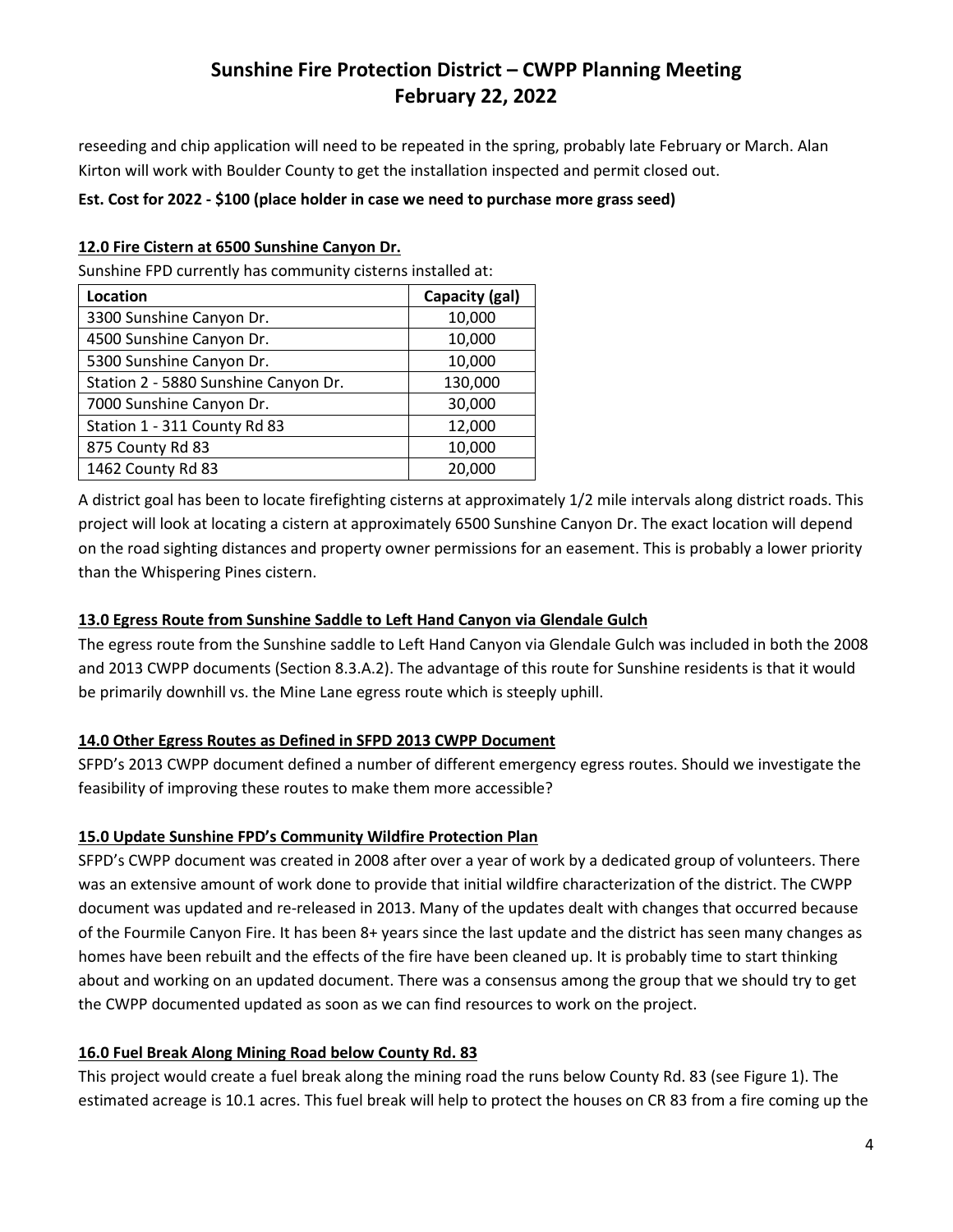Four Mile Canyon Creek drainage. On the north side the fuel break will tie into the shaded fuel break that was completed in 2019 and ran across the Four Mile Canyon Creek drainage to tie together burn areas from the Fourmile Fire. The southern end of the fuel break will tie into a clearing and the D-space at 5570 SCD. Project estimate is \$27,775 based on 10.1 acres and a cost of \$2750/acre which is in line with costs we have paid in the recent past. This project was part of a 2021 Forest Restoration and Wildfire Risk Mitigation grant application that was not awarded. See Attachment 1 for map.

#### **Project Details**

- The question is where to go with this project. Options include either abandoning the project, starting the project assuming SFPD picks up the entire cost or including this project in a 2022 Forest Restoration and Wildfire Risk Mitigation grant and see if we can get awarded in 2022. Maya MacHamer suggested an alternative grant program called the Colorado Strategic Wildfire Action Program. A sup-program to that grant program is to apply to have the mitigation performed by the Department of Corrections (DOC) State Wildland Inmate Fire Teams (SWIFT). The mitigation would essentially be free with SFPD only applying the project management for the program. The consensus of the group to proceed with applying for this grant. One of the issues is that we would need to define a mitigation project that would be a minimum of 6 weeks. Alan Kirton will put together the grant applications for SFPD and will work with Maya to find other districts to participate to put together a comprehensive project of suitable size.
- Project steps include:
	- Apply for Colorado Strategic Wildfire Action Program
	- Compile list of affected properties and owners. (completed)
	- Contact property owners to get License to Enter Forms signed
	- Plan will be to use CSFS to mark project boundaries and trees to be removed.
	- Cost is to cover the marking of project boundaries and individual trees by CSFS.

#### **Est. Cost for 2022 - \$1000**

#### **17.0 Fuels Reduction Along Sunshine Canyon Drive between 3250 and 3700**

This project would do fuels reduction work along SCD between mile markers 3250 and 3700 (see Figure 2). The mitigation work would be done on both sides of SCD and would strengthen mitigation work that was performed in 2015. This mitigation work would tie into the fuel break work done on the shared driveway at 3701 SCD as well as mitigation work that is being performed the Four Mile FPD in the area below Poorman Rd. Due to the scope and anticipated cost of this work, the plan is to apply for a matching grant from the state in order to reduce the cost to the district. Estimated cost is \$54,450 and is based on 19.8 acres at \$2775/acre because of tree density and terrain. This project was part of a 2021 Forest Restoration and Wildfire Risk Mitigation grant application that was not awarded. See Attachment 2 for map.

Maya MacHamer suggested an alternative grant program called the Colorado Strategic Wildfire Action Program. A sup-program to that grant program is to apply to have the mitigation performed by the Department of Corrections (DOC) State Wildland Inmate Fire Teams (SWIFT). The mitigation would essentially be free with SFPD only applying the project management for the program. The consensus of the group was to proceed with applying for this grant. One of the issues is that we would need to define a mitigation project that would be a minimum of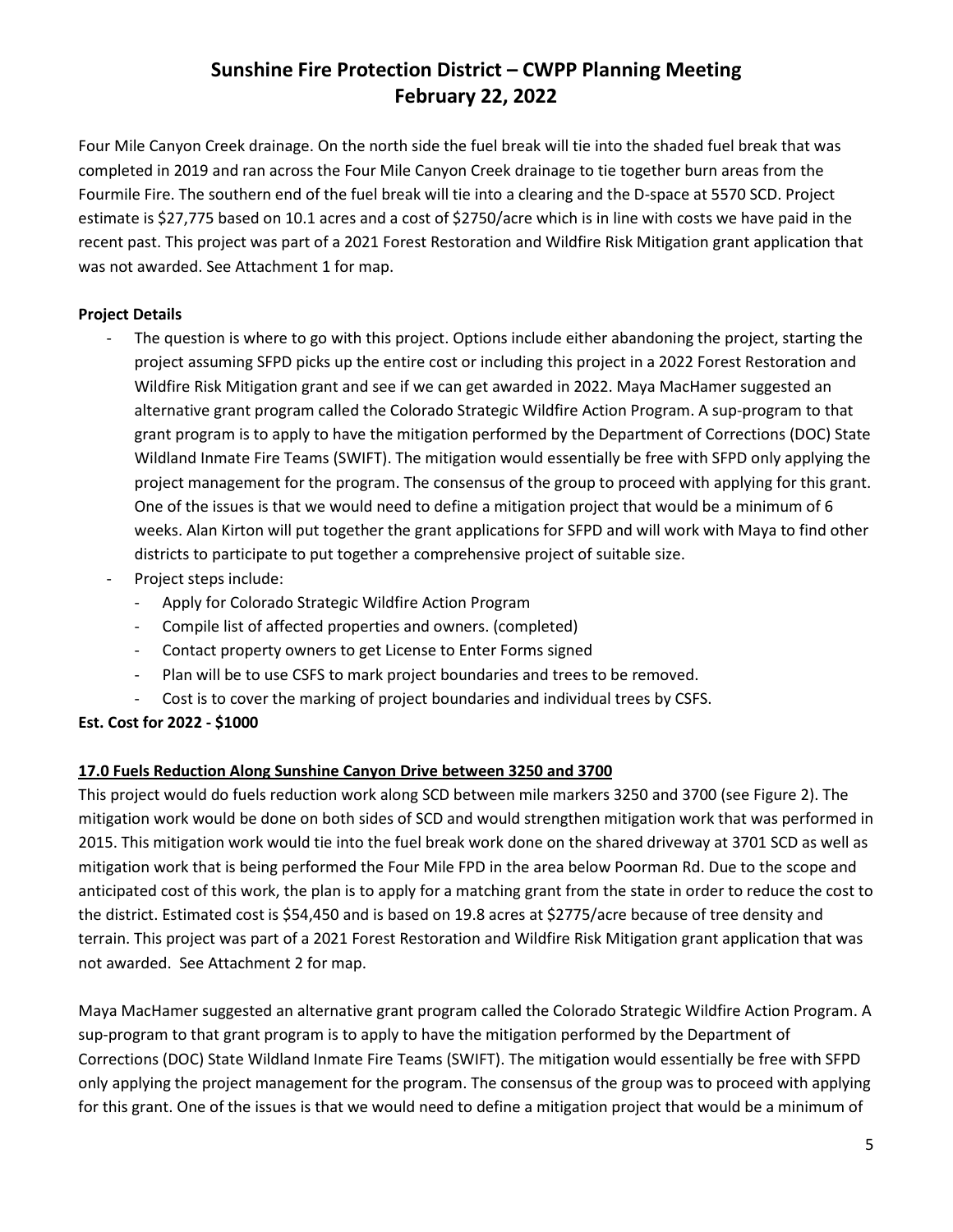6 weeks. Alan Kirton will put together the grant applications for SFPD and will work with Maya to find other districts to participate to put together a comprehensive project of suitable size.

#### **Project Details**

- Apply for the Colorado Strategic Wildfire Action Program
- Cost is to cover the marking of project boundaries and individual trees by CSFS.

#### **Est. Cost for 2022 - \$1000**

#### **18.0 Wildfire Preparedness Day May 7, 2022**

Wildfire Community Preparedness Day is a national campaign that encourages people and organizations everywhere to come together on a single day to take action to raise awareness and reduce wildfire risks. It is held on the first Saturday in May.

#### **Project Ideas that have been discussed:**

- Combine the Wildfire Preparedness Day with a community event to view SFPD's new Type 1 engine. We could set up tables where we could supply information about wildfire mitigation and provide brochures. We could also provide information regarding what mitigation services SFPD provides. There may be some costs associated with purchasing or preparing brochures.
- Another suggestion was that SFPD could provide a roll off of so that people could bring yard waste that they have collected as part of their mitigation activities. Although this could include slash, it could also include things like material collected from raking such as pine needles, pine cones, etc. Just to provide a ball park estimate, the Western Disposal charge for drop-off and collection of 20 yd. roll off is \$780 and 30 yd. roll off is \$860. We would need to provide a place where the roll-off could be located.
- Another suggestion was to provide fire extinguisher training for residents. The Fire Dept. would provide personnel to provide the training and would monitor the action to make sure everyone is staying safe. In the past the Fire Dept. would light fires and have residents that wanted the training, to put the fires out with an extinguisher.
- There was also a discussion about the development of a checklist to assist owners in preparing for evacuation. Dan Fischer volunteered to put together the checklist.

Note: May 7<sup>th</sup> is a tentative date. We will have to monitor whether the new engine will be delivered by that date. It is probably more important to align with the show and tell of the new engine vs the Wildfire Preparedness Day. Primarily because the show and tell of the new engine will likely draw more residents then just a Wildfire Preparedness Day.

**Est. Cost for 2022 - \$1200 (to cover any expenses as well as the cost of a roll off should we decide to do that)**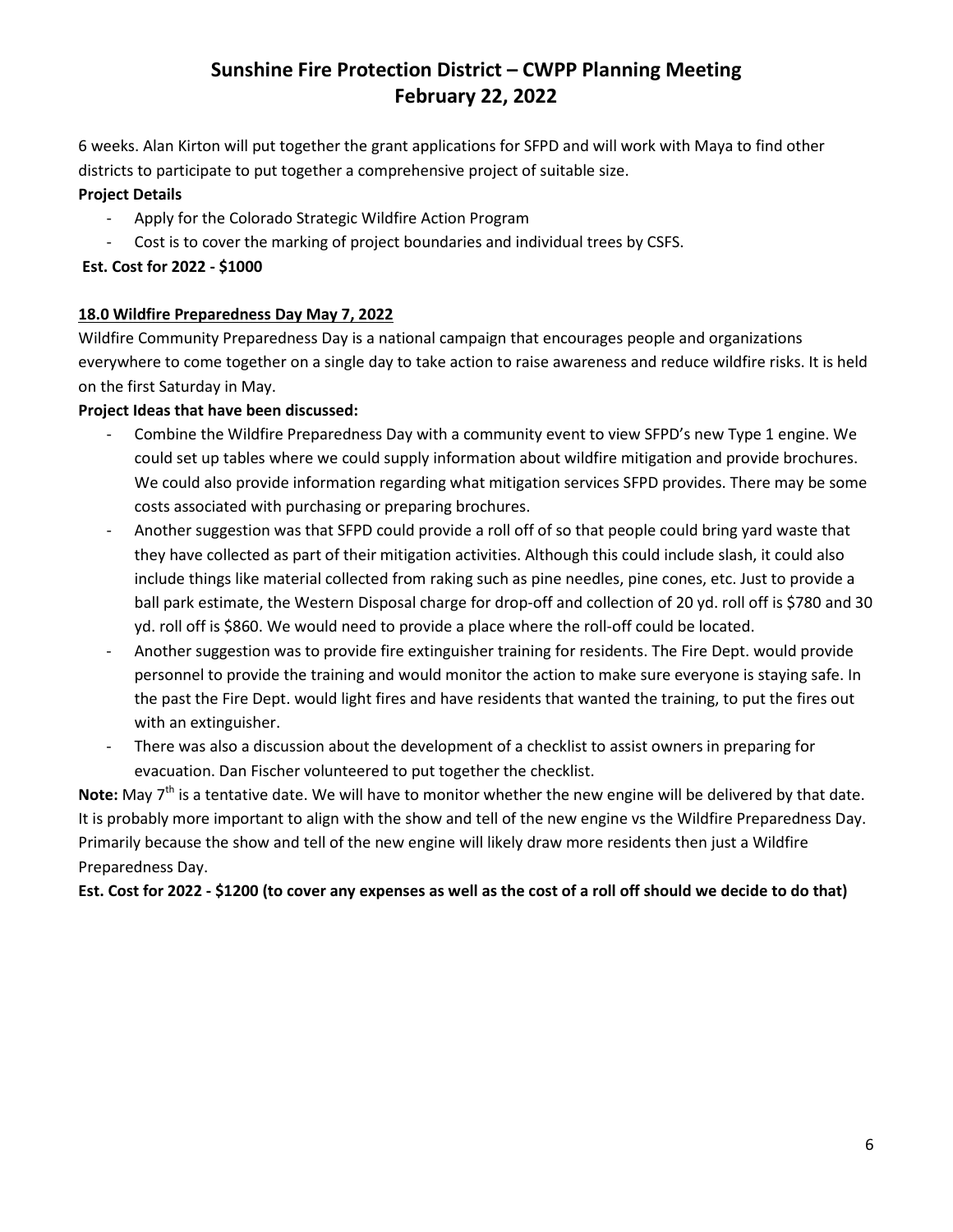### **Summary of the 2022 Proposed Projects**

|               |                                                           |                          | 2022                |           |
|---------------|-----------------------------------------------------------|--------------------------|---------------------|-----------|
|               |                                                           |                          | <b>Estimated</b>    |           |
| 2022 Projects |                                                           | <b>Point Person(s)</b>   | <b>Project Cost</b> | Continue? |
| 1.0           | Fuels Mitigation - Community Chipping Events              | Abby Silver              | \$18,000            | Υ         |
| 2.0           | Pressurized (Gravity Fed) Wet Hydrant on County Road      | Alan Kirton              | \$40,000            |           |
|               | 83                                                        | <b>SFPD Water</b>        |                     | Y         |
|               |                                                           | Committee                |                     |           |
| 3.0           | Fire Cistern on Whispering Pines                          | <b>Need Project Lead</b> | \$2,000             |           |
|               |                                                           | Alan Kirton              |                     | Y         |
|               |                                                           | <b>SFPD Water</b>        |                     |           |
|               |                                                           | Committee                |                     |           |
| 4.0           | Wet Hydrant at Station 1                                  | <b>Henry Ballard</b>     | \$100               | Y         |
| 5.0           | Cistern at 875 CR 83                                      | Michael Schmitt          | \$300               | Y         |
| 6.0           | Sign Maintenance Project                                  | <b>Need Project Lead</b> | \$300               | Υ         |
| 7.0           | Mine Lane Egress Road Maintenance                         | <b>Eric Bader</b>        | \$200               | Y         |
| 8.0           | Hazard Tree Removal Along District Roads and Near         | <b>Eric Bader</b>        | \$1,200             | Y         |
|               | Powerlines                                                |                          |                     |           |
| 9.0           | Hazard Tree Removal Along Emergency Egress Routes         | <b>Eric Bader</b>        | \$1,000             | Y         |
| 10.0          | Financial Incentives to District Residents to Participate | Abby Sliver              | \$5,000             |           |
|               | in Wildfire Partners                                      | Alan Kirton              |                     | Υ         |
| 11.0          | Fire Cistern at 1462 County Rd 83                         | Alan Kirton              | \$100               | Y         |
| 12.0          | Fire Cistern at 6500 Sunshine Canyon Dr.                  | On hold                  | \$0                 | Y         |
| 13.0          | Egress Route from Sunshine Saddle to Left Hand            | <b>Need Project Lead</b> | \$0                 | Y         |
|               | Canyon via Glendale Gulch                                 |                          |                     |           |
| 14.0          | Other Egress Routes as Defined in SFPD 2013 CWPP          | Michael Schmitt          | \$0                 | Υ         |
|               | Document and CR 85J                                       | Abby Silver              |                     |           |
| 15.0          | Update Sunshine FPD's Community Wildfire Protection       | Abby Sliver              | \$0                 | Y         |
|               | Plan                                                      | Alan Kirton              |                     |           |
| 16.0          | Fuel Break Along Mining Road below County Rd. 83          | Alan Kirton              | \$1,000             | Y         |
| 17.0          | Fuels Reduction Along Sunshine Canyon Drive between       | Alan Kirton              | \$1,000             | Y         |
|               | 3250 and 3700                                             |                          |                     |           |
| 18.0          | <b>Wildfire Preparedness Day</b>                          | Alan Kirton              | \$1,200             | Y         |
| <b>Total</b>  |                                                           |                          | \$71,400            |           |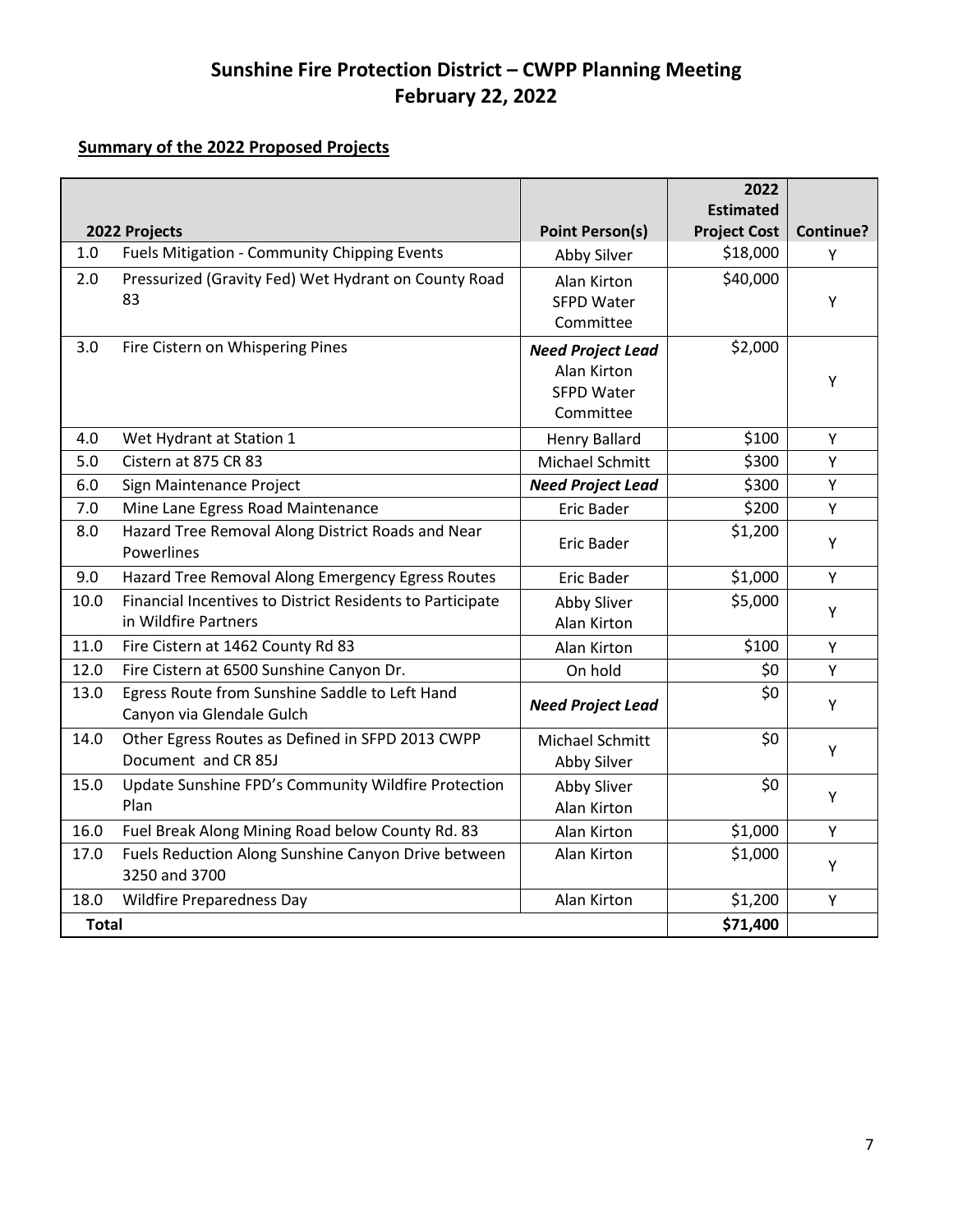

**Attachment 1 - Fuel Break along Mining Road below County Rd. 83**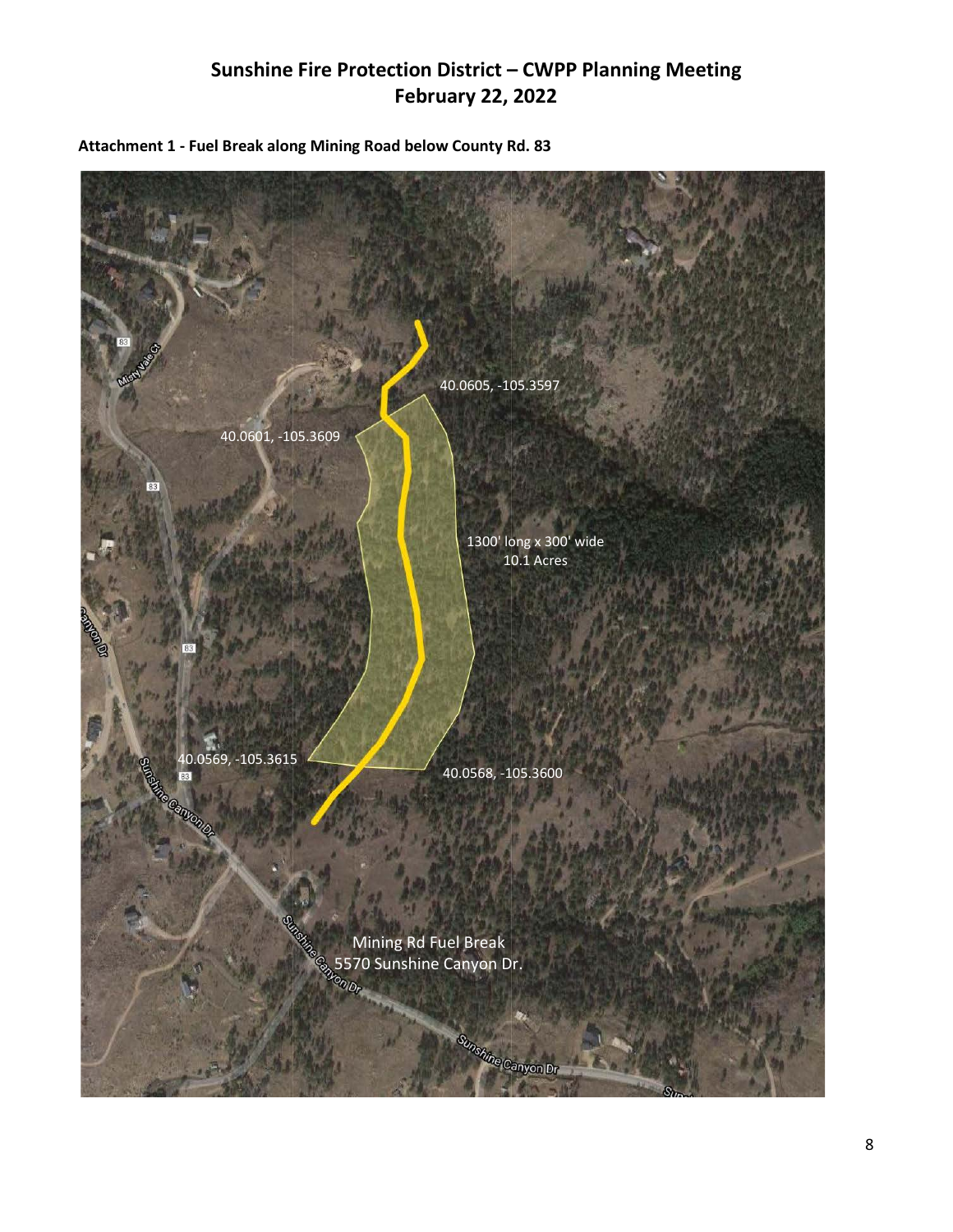**Attachment 2 - Fuels Reduction along Sunshine Canyon Drive between 3250 and 3700**

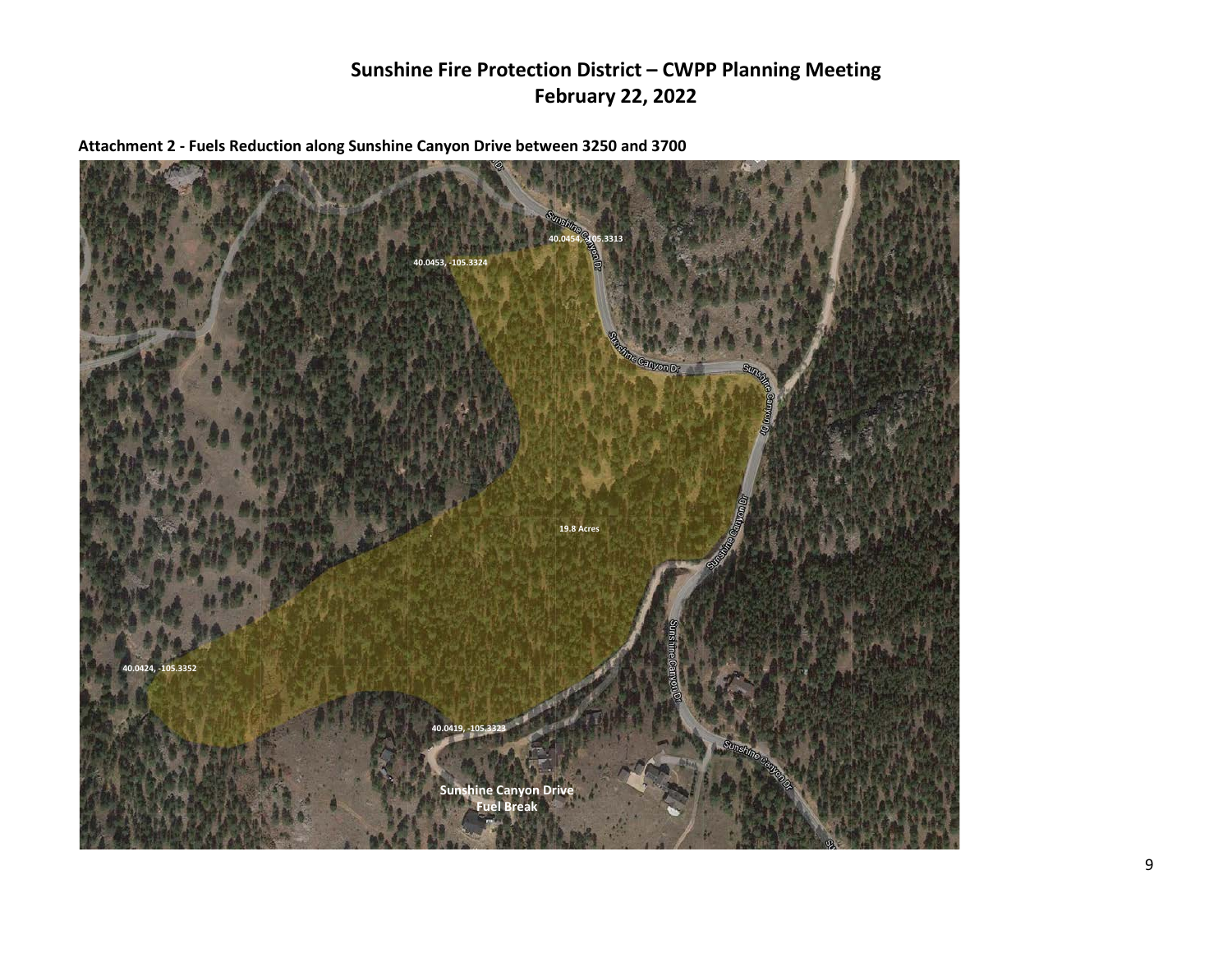

**311 County Rd 83 Boulder, CO 80302 [www.sunshine-fpd.org](http://www.sunshine-fpd.org/)**

#### **Chief Report - Board Meeting 03/01/2022**

- 1. **New Truck Update:** We are concluding the final inspection results and working through some of the paperwork for the items/issues that were found during the inspection.
- 2. **4502:** Will be decommissioned starting this Friday, 03/04/22. Once called the "icing on the cake" by the Daily Camera, this truck is not working well enough for us to use anyway and will be stripped starting Friday, continuing Saturday. Once that is done it will be cleaned and offered for purchase, if necessary, put up for auction. Initial plans were to do it when the new truck gets here but 4502 decided to run poorly and make the decision easier for us.
- 3. **4505 Inspection:** Inspection was done in Minnesota on 02/10 and 02/11 and the cost (flights, 1 hotel night, 1 meal, airport parking) was \$258.70
- 4. **Wildland Personnel available to SFPD:** We have 4 JeffCo firefighters that work at the highest level on wildfires that need a department sponsorship (much like Eric if he weren't already with the department). There are a number of pros and cons, the biggest pros being income to the department and good training (I would require that as part of the sponsorship deal) as well as being available to Sunshine during large events to coordinate with the EOC and make sure that the department's interests are represented while the personnel is busy with suppression (this was a significant issue during the Fourmile Fire). Fourmile also has this program in place for these reasons. Please see pages 2 and 3 for more info.
- **5. Amazon Smile:** Sunshine can receive a donation whenever someone makes a purchase on Amazon.com. I have given \$200 alone to a local charity over the last few years just with purchases I made anyway. Fire Departments are eligible, from what I can see, to receive those donations and we could announce it on May 7 at the event and in the announcements prior (and still in the newsletter) that residents can opt to have Amazon donate to SFPD.
- **6. May 7 Event:** Any update on the May 7 event and how we introduce the truck, and the painting project. Would be great to hear everyone's ideas.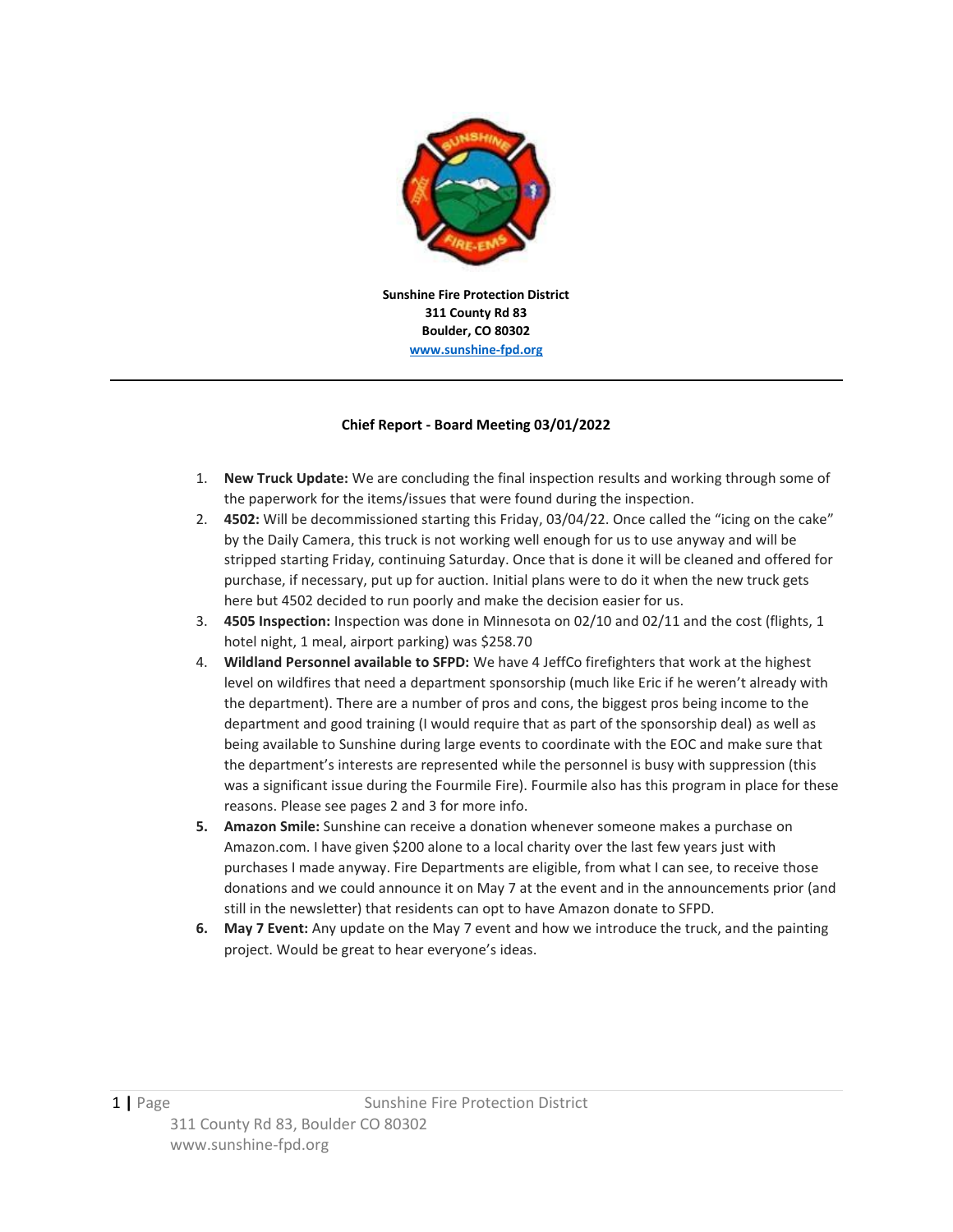# **Calls**

BoCo Dispatch continues to not make calls available due to the cybersecurity issue and call data has not been made available again online. If you have questions regarding a specific call, let me know.

### **Eric listed the pros and cons**

#### **Pros:**

Provide expertise and knowledge regarding fire and all hazard events.

Provide training.

Provide support to help us during an event/emergency. While they may not be able to help us for the first operational period due to logistics of getting to our event, they may be able to help us on the second shift and with Boulders EOC. Their help could be huge for an event like the Four Mile Fire. They may be able to additional resources and help manage resources for an event.

Mike Rubinstein, (one of the 4 firefighters) and Eric Bader can enter their invoices into the DFPC database and send our treasurer a copy for their invoice/payment.

Provide income for Sunshine FPD. 10% fee added to their invoices plus 6% to cover our Workman's Comp. Possible income for 2022 could be around \$30-50 thousand.

These firefighters can help our firefighters get out on assignments in the single resource positions.

These firefighters do not need any equipment. At our option, we could provide them with T-shirts and business cards if we want to promote our department as a sponsor of firefighters.

These firefighters have been working in the fire community for a long time and get great evaluations from events.

### **Cons:**